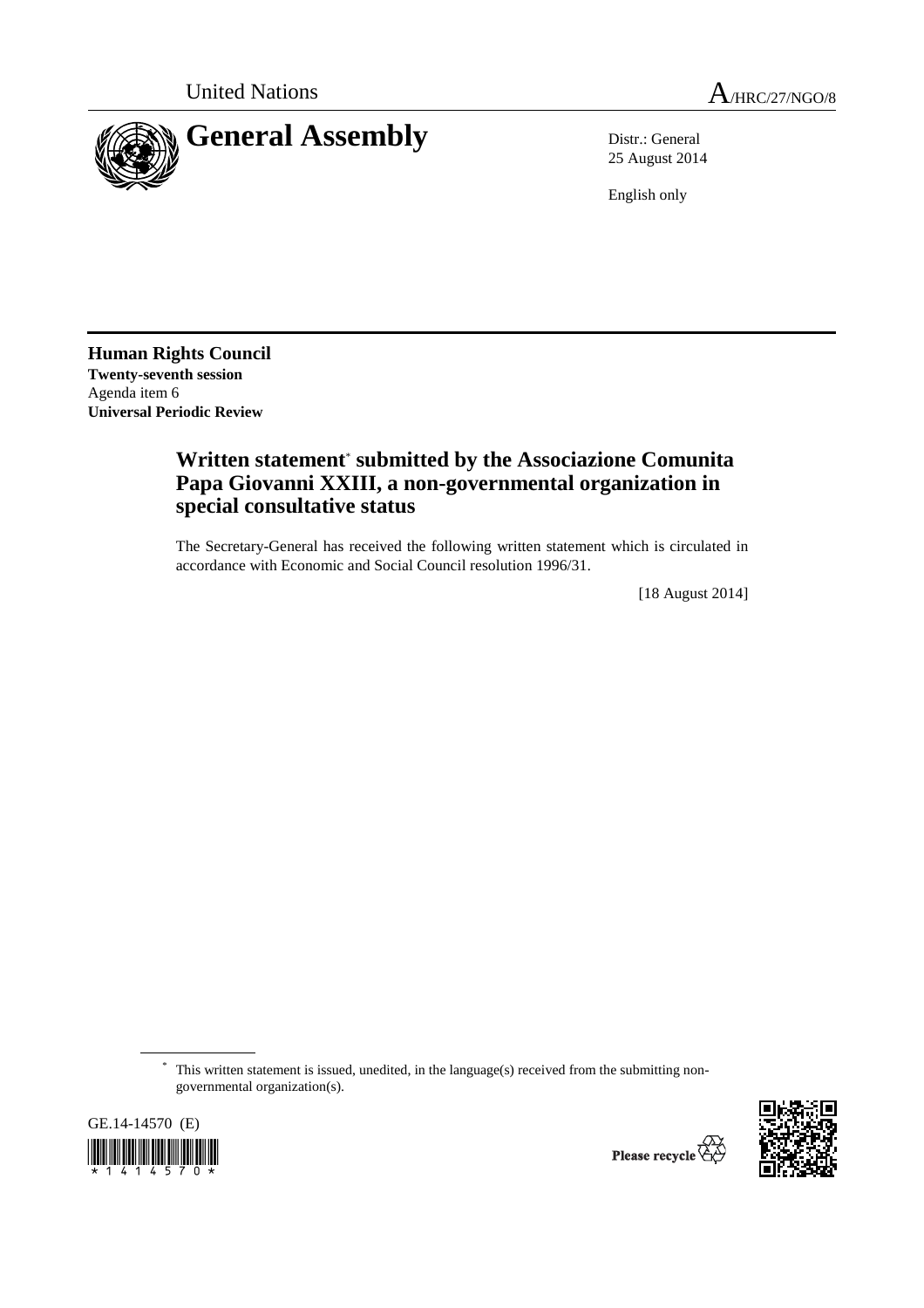## **Right to life, liberty and security of the person: combating the phenomenon of blood feuds in Albania**

APG23 takes note with appreciation of the efforts planned by the Government of Albania to combat the phenomenon of blood feuds. Such efforts are explained in the report of the Working Group on the Universal Periodic Review on Albania<sup>1</sup> and its addendum<sup>2</sup> in response to recommendations 106.8 and 106.9.

In the Northern Albania, the Kanun, a medieval code, which states that the lost honour, for example for a murdered relative, must be revenged with a new murder, is still in force. This gives rise to endless feuds that involve entire families. The members and relatives of the families affected by the blood feuds (gjakmarrje) are forced to live imprisoned at home in order to avoid becoming victims of the feuds.

APG23 is present in Albania since 1999 with three family-homes, a first aid home, several projects and the Operation Dove, its Nonviolent Peace Corps. Since 2010, Operation Dove is committed in realizing nonviolent and civil peacekeeping, peacemaking and peacebuilding interventions in the districts of Shkodër and Tropoja in order to fight against the blood feuds' phenomenon. The international volunteers share their lives with victim families focusing on: promoting reconciliation paths among the actors in conflict; unarmed accompaniments; supporting activities about nonviolence and reconciliation especially for women and children; monitoring; realizing demonstrations and events to raise awareness of the phenomenon among the Albanian/International societies and the Albanian/International Institutions with the purpose of inspiring peaceful movements that will achieve to a national reconciliation.

Data on the geographical distribution and numerical dimension of the blood feuds phenomenon vary depending on available sources. According to the National Reconciliation Commission in Tirana, from 1991 to 2009, in Albania, 9,800 people died as a result of crimes based on this type of private justice and more than 6,000 families lived "nailed" in their homes.

In October 2012, the Home Office gave for the first time some official figures on the phenomenon of gjakmarrje. 225 gjakmarrje killings occurred during 12 years and there are 67 ngujuar<sup>3</sup> families across Albania. At territorial level, there are 33 children who do not attend to school in the district, of which 23 in Shkodër district. Statistics of the Home Office indicate that 225 murders due to gjakmarrje represent 7.9% of the offenses committed since 1998.

The data<sup>4</sup> collected by the monitoring of APG23 since 2006 show that just in the urban and sub-urban areas of Shkodër, Lezhë and Tiranë, there are more than 40 families involved in blood feuds. At least, 500 people are affected by gjakmarrje, just in the areas of Shkodër, Lezhë, Tiranë, and Tropojë. The family clans involved are 44. At present, the volunteers of APG23 are in touch with approximately more then 30 families dislocated in Shkodër, in the district of Rethina (Bardhaj and Gruda) and in the mountainous area of Tropojë.

The phenomenon of blood feuds violates the fundamental human rights, first of all the right to life. Moreover, it damages the union, the stability and the future of the whole Albania. It is a real expression of death and violence that destroys one of the most important pillars of Albanian society: the family.

 $^1$  A/HRC/27/4

 $^{2}$  A/HRC/27/4/Add.1

<sup>&</sup>lt;sup>3</sup> Self-imprisonment at home

<sup>&</sup>lt;sup>4</sup> The information is fairly accurate, even if it is partial since APG23' limited staff could not cover all the affected areas in Albania. It can be reasonably concluded that the number of families affected by blood feuds is greater and that the geographic area affected is larger.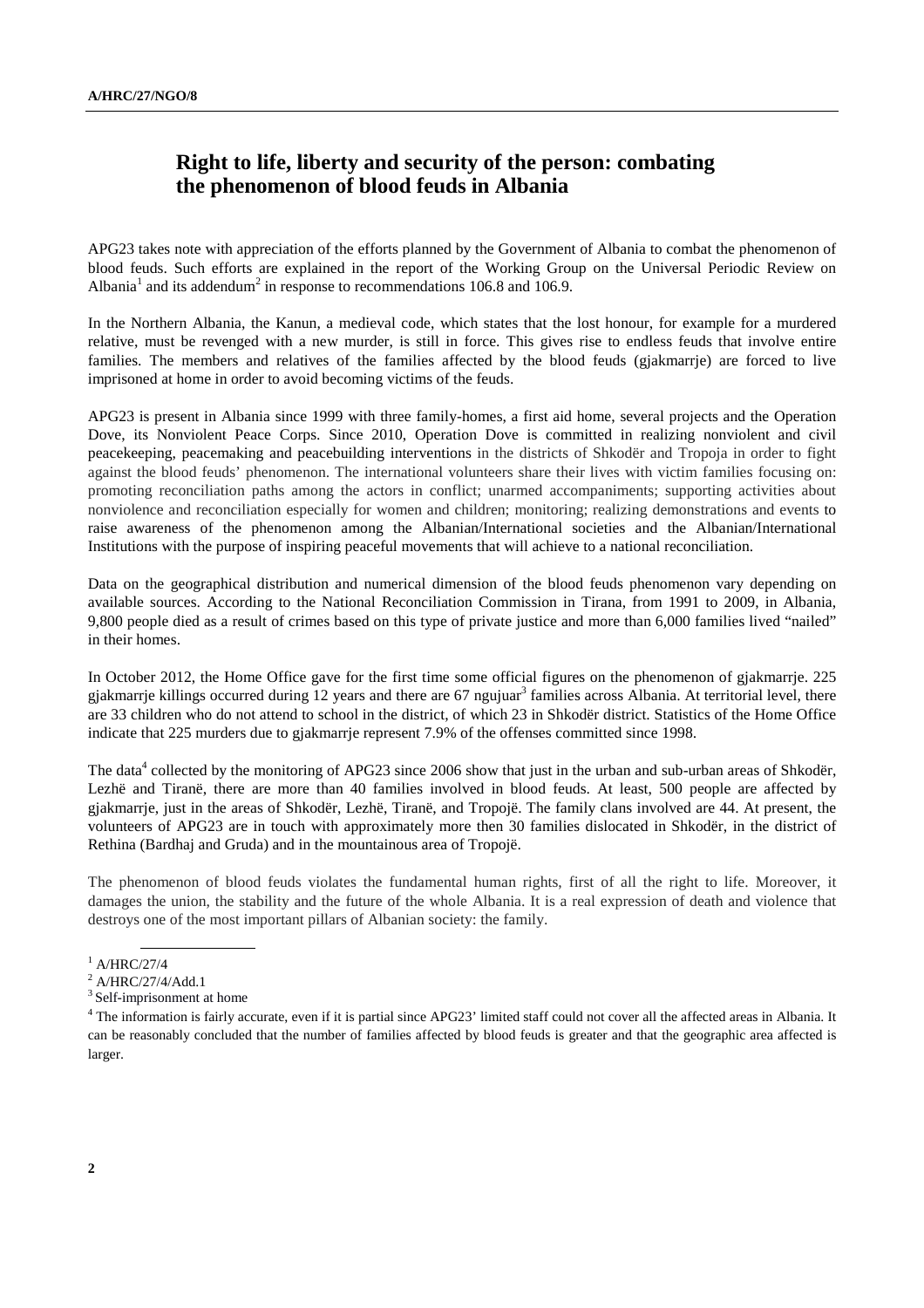With the hope that the Albanian citizens will no longer need to take the law into their own hands but rely in the National Institutions for protection of their rights, APG23 made a submission for the UPR of Albania, focusing on the need to combat blood feuds. APG23 recommended the Government to take the necessary steps to overcome the phenomenon of gjakmarrje and to elaborate plans to address such a phenomenon.

In this regard, APG23 is particularly pleased with the declarations made by the Albanian government in the report for the 2nd UPR cycle.

In fact, in the first cycle of the UPR, the delegation of Albania refuted the current application of the Kanun, saying that it was applied in certain parts of Albania in medieval times and noting rather the need, in certain rural or poor areas, to improve enforcement of the laws. In 2012, the government of Albania implicitly recognised the existence of the phenomenon of blood feuds by giving some official data even if it did not address the problem in a coordinated and effective way. Remarkably, in the second UPR cycle, the Government of Albania declared:

1. To have amended the Criminal Code in 2013 providing as criminal offences: "killing for revenge or blood feud", "serious threat of revenge or blood feud", "instigation for revenge" and the penal sanctions.

2. To have revised the Action Plan "On the prevention, detection, registering and combating criminal activities and the offences of murder for blood feud and revenge" in order to fight the blood feud phenomenon.

3. To have established a Special Unit for preventing and combating the criminal activity of murder for revenge and blood feud.

4. To guarantee the education of children confined for revenge motives by the law "On Pre-University Education" and the Instruction "On the procedures for the education of isolated children".

5. To cooperate at local level through Regional Education Directorates and school departments with the local institutions to identify the isolated children and providing education and psycho-social services.

This progressive move by the Albanian Government clearly shows how effective the UPR mechanism can be and how it is important to have a constructive dialogue between national institutions and civil society.

In 2013 Operation Dove organised a national campaign of collecting signatures called "5000 firma për jetën"<sup>5</sup>. In 6 months 5993 Albanian citizens signed a petition with the commitment to refuse violence in case of conflict and recalling the institutions to support this choice in order to eradicate the phenomenon of blood feud. This year, Operation Dove realized a Nonviolent March for Peace, Forgiveness and Reconciliation against blood feuds from the North to the Capital City of Albania. More than 10.000 Albanian citizens have been reached by this event. More then 200 persons walked during the initiative. Several opinion leaders, politicians and representatives of Institutions supported the action. About 2700 citizens including some representatives of the Parliament and of the Government signed a petition in order to: provide the State with an Institutional/Legal Instrument aimed at overcoming the blood feud phenomenon; implement the law no. 9389, dated 5.4.2005, with the aim to create the Coordination Council against the phenomenon of blood feud; promote a culture of Peace based on the respect of Human Rights.

Recently, a delegation of APG23 met H. E. Mr. Bujar Nishani, the President of the Republic of Albania. H. E. Mr. Bujar Nishani underlined how the phenomenon of blood feuds need to be dealt with educational, social, cultural, collective and legal actions. He highlighted that a global platform with several actors is necessary in order to fully address the matter. APG23 asked the President:

• To implement the law no. 9389, dated 5.4.2005, aimed at creating the Coordination Council against the phenomenon of blood feuds.

<sup>5</sup> 5000 signatures for life